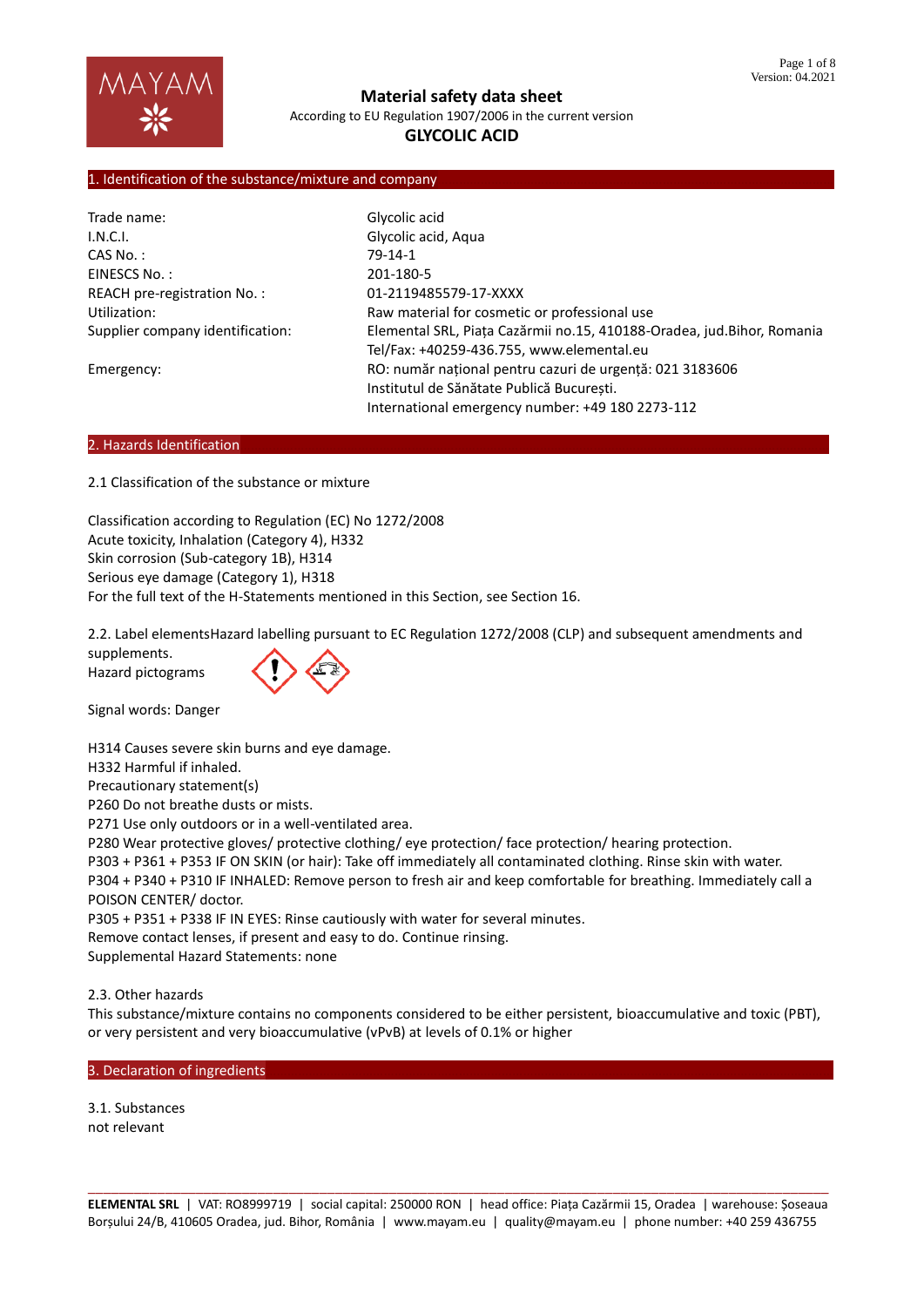

According to EU Regulation 1907/2006 in the current version

# **GLYCOLIC ACID**

| 3.2. Mixtures                                                              |                 |                                                        |
|----------------------------------------------------------------------------|-----------------|--------------------------------------------------------|
| <b>Identification</b>                                                      | Conc. %         | Classification 1272/2008 (CLP)                         |
| GLYCOLIC ACID CAS 79-14-1                                                  | $70 \le x < 74$ | Acute Tox. 4 H332, Skin Corr. 1B H314, Eye Dam. 1 H318 |
| Agua                                                                       | $26 \le x < 30$ |                                                        |
| The full wording of hazard (H) phrases is given in section 16 of the sheet |                 |                                                        |

# 4. First aid measures………………………………………………………………………………………………………………………………………………………

4.1. Description of first aid measures

EYES: Remove contact lenses, if present. Wash immediately with plenty of water for at least 15 minutes, opening the eyelids fully. If problempersists, seek medical advice.

SKIN: Remove contaminated clothing. Wash immediately with plenty of water. If irritation persists, get medical advice/attention. Washcontaminated clothing before using it again.

INHALATION: Remove to open air. In the event of breathing difficulties, get medical advice/attention immediately. INGESTION: Get medical advice/attention. Induce vomiting only if indicated by the doctor. Never give anything by mouth to an unconsciousperson, unless authorised by a doctor.

4.2. Most important symptoms and effects, both acute and delayed Specific information on symptoms and effects caused by the product are unknown

4.3. Indication of any immediate medical attention and special treatment needed Information not available

#### 5. Fire fighting measures

5.1 Means of extinction

SUITABLE EXTINGUISHING EQUIPMENTThe extinguishing equipment should be of the conventional kind: carbon dioxide, foam, powder and water spray.

UNSUITABLE EXTINGUISHING EQUIPMENT None in particular

5.2 Special hazards arising from the substance or mixture

HAZARDS CAUSED BY EXPOSURE IN THE EVENT OF FIRE Do not breathe combustion products.

5.3 Recommendations for fire-fighters

GENERAL INFORMATION Use jets of water to cool the containers to prevent product decomposition and the development of substances potentially hazardous forhealth. Always wear full fire prevention gear. Collect extinguishing water to prevent it from draining into the sewer system. Dispose ofcontaminated water used for extinction and the remains of the fire according to applicable regulations.

SPECIAL PROTECTIVE EQUIPMENT FOR FIRE-FIGHTERS Normal fire fighting clothing i.e. fire kit (BS EN 469), gloves (BS EN 659) and boots (HO specification A29 and A30) in combination withself-contained open circuit positive pressure compressed air breathing apparatus (BS EN 137)

5.4 Further information Evacuate personnel to safe areas. Evacuate personnel and keep upwind of fire.

6. Accidental release measures

6.1. Personal precautions, protective equipment and emergency procedures

Block the leakage if there is no hazard.Wear suitable protective equipment (including personal protective equipment referred to under Section 8 of the safety data sheet) to preventany contamination of skin, eyes and personal clothing. These indications apply for both processing staff and those involved in emergencyprocedures.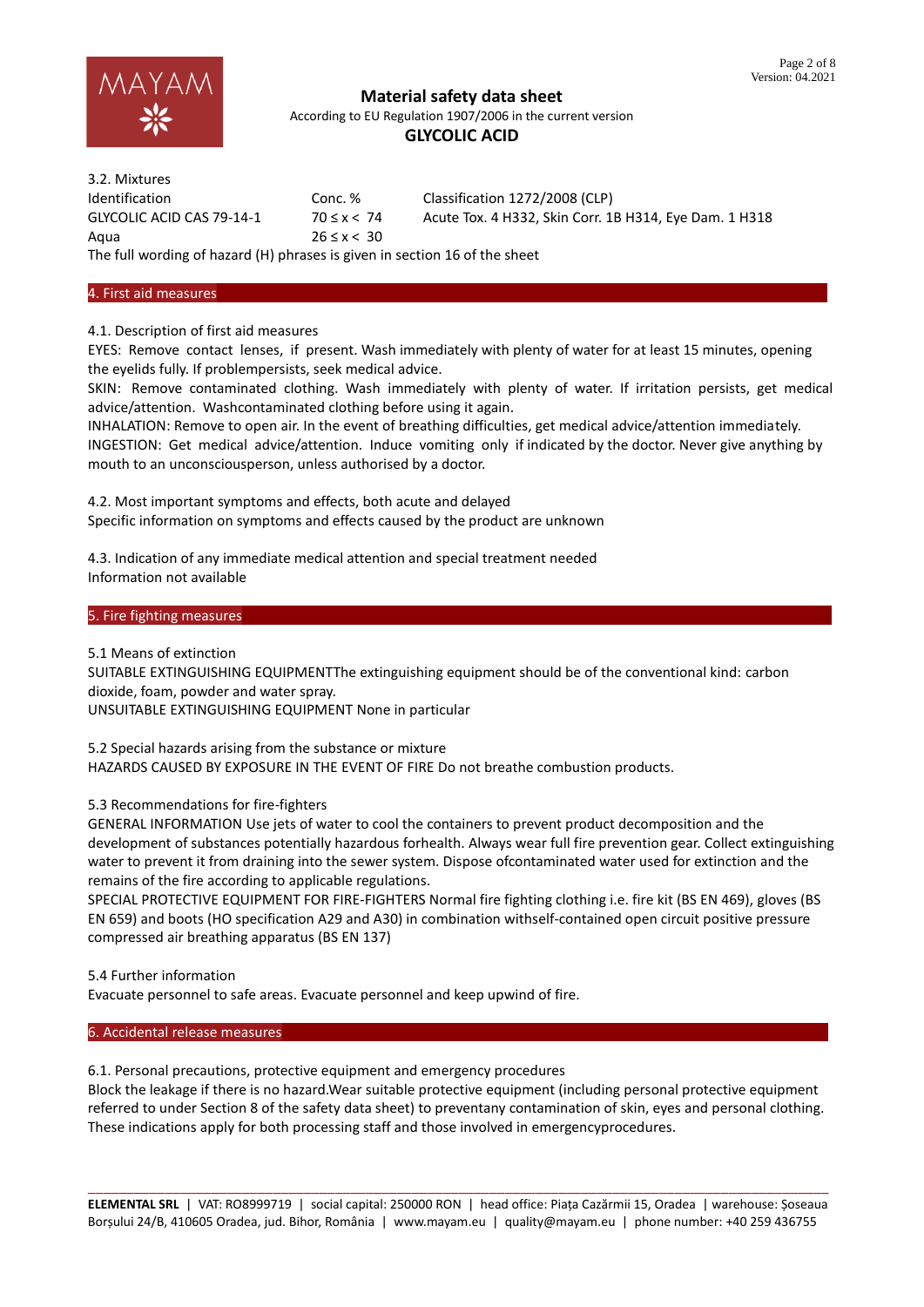

According to EU Regulation 1907/2006 in the current version

## **GLYCOLIC ACID**

6.2. Environmental precautions

The product must not penetrate into the sewer system or come into contact with surface water or ground water.

6.3. Methods and material for containment and cleaning up

Collect the leaked product into a suitable container. Evaluate the compatibility of the container to be used, by checking section 10. Absorbthe remainder with inert absorbent material.Make sure the leakage site is well aired. Contaminated material should be disposed of in compliance with the provisions set forth in point13.

6.4. Reference to other sections

Any information on personal protection and disposal is given in sections 8 and 13

7. Handling and storage

7.1 Precautions for safe handling

Avoid inhalation of vapour or mist. For precautions see section 2

7.2 Conditions for safe storage, including any incompatibilities

Keep container tightly closed in a dry and well-ventilated place.Containers which are opened must be carefully resealed and kept upright to prevent leakage.Store in cool place. Recommended storage temperature15 -25 °C Storage class (TRGS 510): 8B: Non-combustible, corrosive hazardous materials. No aluminium, tin, or zinc containers.

7.3. Specific end use(s): Apart from the uses mentioned in section 1 no other specific uses are stipulated. See the exposure scenarios attached to this safety datasheet.

8. Exposure controls / personal protection

8.1 Control parameters Predicted no-effect concentration - PNEC Normal value in fresh water: 0,0321mg/l Normal value in marine water: 0,0031mg/l Normal value for fresh water sediment: 0,115mg/kg Normal value for marine water sediment: 0,0115mg/kg Normal value of STP microorganisms: 7mg/l Normal value for the food chain (secondary poisoning): 16,66mg/kg Normal value for the terrestrial compartment: 0,007mg/kg

8.2. Exposure controls

As the use of adequate technical equipment must always take priority over personal protective equipment, make sure that the workplace iswell aired through effective local aspiration. When choosing personal protective equipment, ask your chemical substance supplier for advice. Personal protective equipment must be CE marked, showing that it complies with applicable standards. Provide an emergency shower with face and eye wash station. HAND PROTECTION

Protect hands with category III work gloves (see standard EN 374). The following should be considered when choosing work glove material: compatibility, degradation, failure time and permeability. The work gloves' resistance to chemical agents should be checked before use, as it can be unpredictable. The gloves' wear time dependson the duration and type of use.

SKIN PROTECTION

Wear category III professional long-sleeved overalls and safety footwear (see Directive 89/686/EEC and standard EN ISO 20344). Washbody with soap and water after removing protective clothing.

EYE PROTECTION

Wear a hood visor or protective visor combined with airtight goggles (see standard EN 166). RESPIRATORY PROTECTION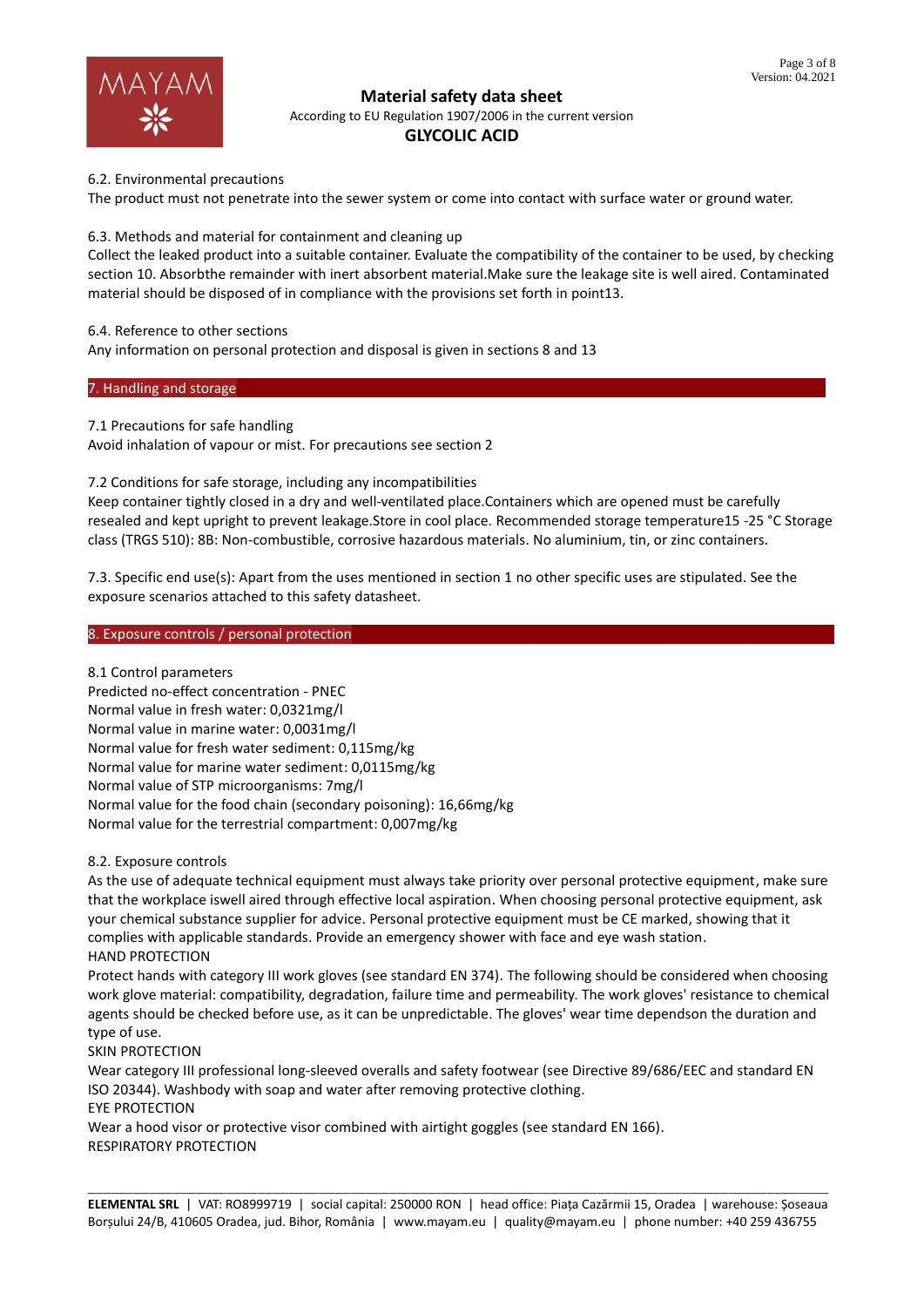

According to EU Regulation 1907/2006 in the current version

# **GLYCOLIC ACID**

If the threshold value (e. g. TLV-TWA) is exceeded for the substance or one of the substances present in the product, use a mask with atype A filter whose class (1, 2 or 3) must be chosen according to the limit of use concentration. (see standard EN 14387). In the presence ofgases or vapours of various kinds and/or gases or vapours containing particulate (aerosol sprays, fumes, mists, etc. ) combined filters arerequired. Respiratory protection devices must be used if the technical measures adopted are not suitable for restricting the worker's exposure to thethreshold values considered. The protection provided by masks is in any case limited. If the substance considered is odourless or its olfactory threshold is higher than the corresponding TLV-TWA and in the case of anemergency, wear open-circuit compressed air breathing apparatus (in compliance with standard EN 137) or external air-intake breathingapparatus (in compliance with standard EN 138). For a correct choice of respiratory protection device, see standard EN 529. ENVIRONMENTAL EXPOSURE CONTROLS

The emissions generated by manufacturing processes, including those generated by ventilation equipment, should be checked to ensure compliance with environmental standards.

# 9. Physical and chemical properties

9.1 Information on physical and chemical properties

Appearance: liquid Colour: incolore Odour: odourless Odour threshold: Not available pH (1% sol): 2,3 Melting point / freezing point: >10°C Initial boiling point: 112°C Boiling range: Not available Flash point: >112°C Evaporation Rate: Not available Flammability of solids and gases: not applicable Lower inflammability limit: Not available Upper inflammability limit: Not available Lower explosive limit: Not available Upper explosive limit: Not available Vapour pressure: 27,5hPa 25°C Vapour density: Not available Relative density: 1,25 Solubility: freely solubile in water Partition coefficient: n-octanol/water< 0 Auto-ignition temperature: Not available Decomposition temperature: > 100 °C Viscosity: 6,15 mm²/s (OECD 114) Explosive propertie: snot explosive Oxidising properties: not oxidizing

9.2. Other information Molecular weight: 58,635 VOC (Directive 2010/75/EC) : 70,00 % - 882,00g/litre VOC (volatile carbon) : 22,09 % - 278,34g/litre

#### 10. Stability and reactivity

10.1. Reactivity There are no particular risks of reaction with other substances in normal conditions of use. GLYCOLIC ACID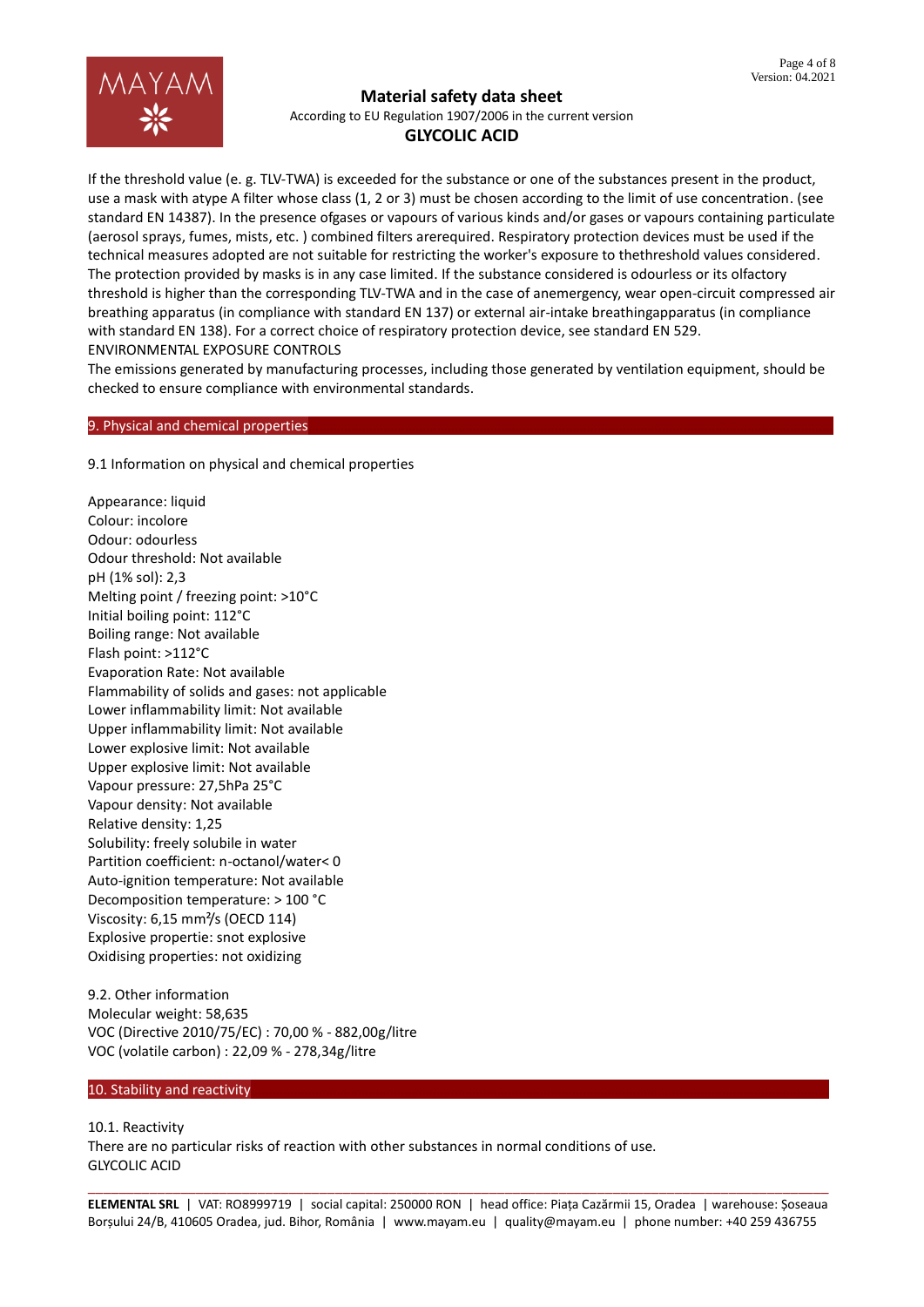

According to EU Regulation 1907/2006 in the current version

## **GLYCOLIC ACID**

Stable in normal conditions of use and storage.Non vi sono pericoli che debbano essere specificatamente menzionati.

10.2. Chemical stability The product is stable in normal conditions of use and storage. GLYCOLIC ACID Stable in normal conditions of use and storage.Stabile

10.3. Possibility of hazardous reactions No hazardous reactions are foreseeable in normal conditions of use and storage.

GLYCOLIC ACID Stable in normal conditions of use and storage.

10.4. Conditions to avoid: None in particular. However the usual precautions used for chemical products should be respected

10.5. Incompatible materials Avoid contact with: oxidising agents,alkaline earth metals.

10.6. Hazardous decomposition products In decomposition develops: carbon oxides.

#### 11. Toxicological information

In the absence of experimental data for the product itself, health hazards are evaluated according to the properties of the substances itcontains, using the criteria specified in the applicable regulation for classification.It is therefore necessary to take into account the concentration of the individual hazardous substances indicated in section 3, to evaluate the toxicological effects of exposure to the product.

#### 11.1. Information on toxicological effects

Metabolism, toxicokinetics, mechanism of action and other informationInformation not availableInformation on likely routes of exposure. Delayed and immediate effects as well as chronic effects from short and long-term exposure Interactive effects: Information not available Acute oral toxicity LD50, rat: 1,950mg/kg Acute inhalation toxicity LC50, rat:3.6mg/l, 4 h Acute dermal toxicity No data available Skin irritation Causes severe skin irritation and burns. Eye irritation Causes serious eye damage. Risk of blindness. Sensitization No data available Genotoxicity in vitro No data available Mutagenicity No data available Specific organ toxicity -single exposure No data available Specific organ toxicity -repeated exposure No data available Aspiration hazard No data available

# 11.2 Further information

This product contains no substances present at levels greater than or equal to the 0.1% threshold (de minimis) that are identified as probable, possible, potential or confirmed carcinogensby ACGIH, IARC, NTP or OSHA. No data is available regarding the mutagenicity or teratogenicity of this product, nor is there any available data that indicates it causes adverse developmental or fertility effects. Handle in accordance with good industrial hygiene and safety practice.

#### 12. Ecological information

#### 12. Ecological Information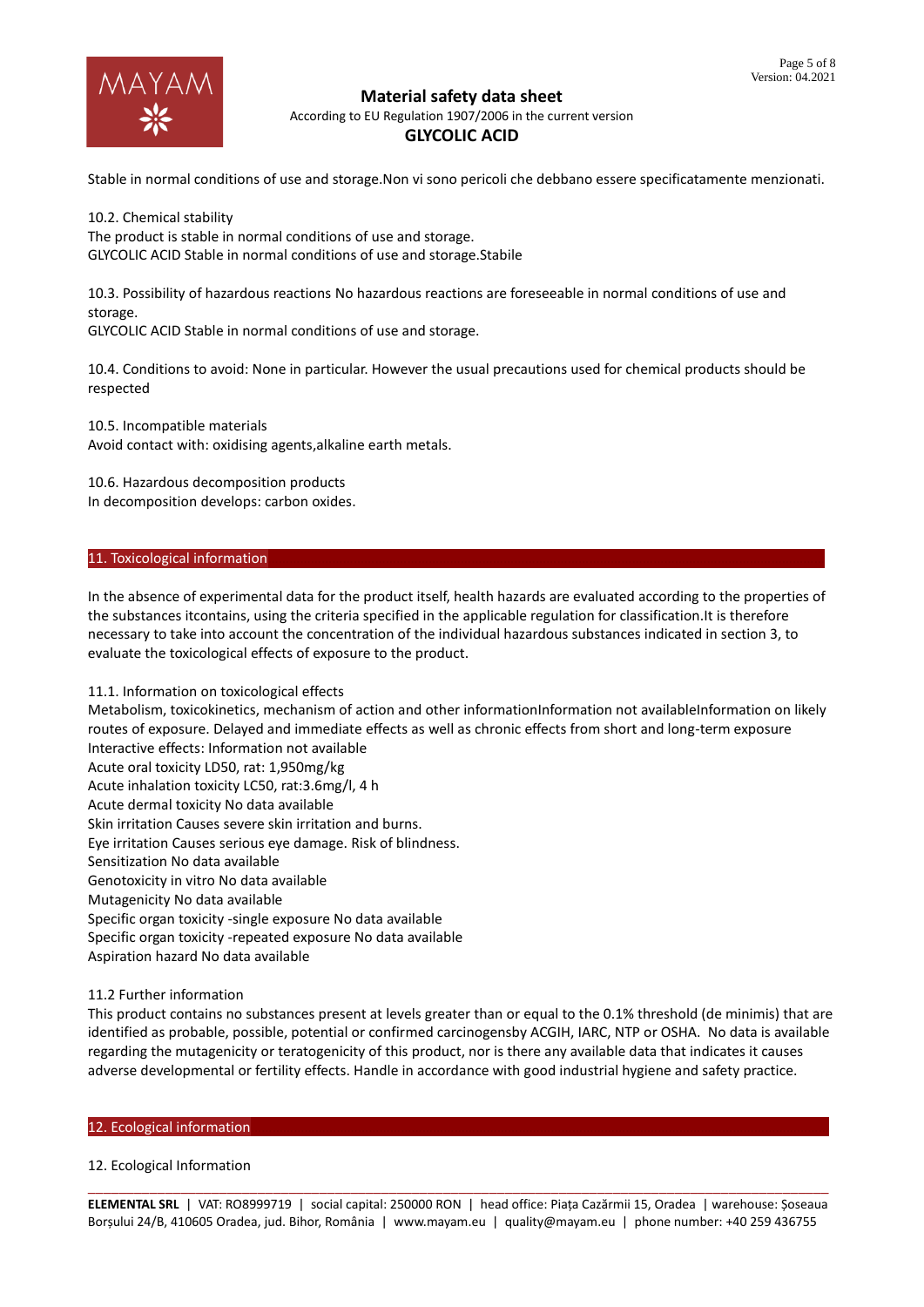

**Material safety data sheet** According to EU Regulation 1907/2006 in the current version

# **GLYCOLIC ACID**

**Toxicity** GLYCOLIC ACID LC50 - for Fish164 mg/l/96h Pimephales promelas EC50 - for Crustacea141 mg/l/48h dphnia magna EC50 - for Algae / Aquatic Plants44 mg/l/72h green algae

12.2. Persistence and degradability GLYCOLIC ACID Rapidly degradable OECD Test 12.3. Bioaccumulative potential GLYCOLIC ACID: no bioaccumulation potential (log Ko/w<1). 12.4. Mobility in soil No dt available 12.5. Results of PBT and vPvB assessment Not classified 12.6 Other adverse effects Harmful to aquatic life.

#### 13. Disposal considerations

#### 13.1 Waste treatment methods

ProductOffer surplus and non-recyclable solutions to a licensed disposal company.Waste material must be disposed of in accordance with the Directive on waste 2008/98/EC as well as other national and local regulations. Leave chemicals in original containers. No mixing with other waste. Handle uncleaned containers like the product itself.Contaminated packagingDispose of as unused product.

#### 14. Transport information

14.1 UN number ADR/RID: 3261 IMDG: 3261 IATA: 3261 14.2 UN proper shipping name ADR/RID: CORROSIVE SOLID, ACIDIC, ORGANIC, N.O.S. IMDG: CORROSIVE SOLID, ACIDIC, ORGANIC, N.O.S. IATA: Corrosive solid, acidic, organic, n.o.s. 14.3 Transport hazard class(es) ADR/RID: 8 IMDG: 8 IATA: 8 14.4 Packaging group ADR/RID: II IMDG: II IATA: II 14.5 Environmental hazards ADR/RID: no IMDG Marine pollutant: no IATA: no 14.6 Special precautions for user: ADR / RID:HIN - Kemler: 80 Limited Quantities: 1 L Tunnel restriction code: (E)Special Provision: -IMDG:EMS: F-A, S-B Limited Quantities: 1 LIATA:Cargo:Maximum quantity: 30 L Packaging instructions: 855 Pass.: Maximum quantity: 1 L Packaging instructions: 851 Special Instructions:A3, A803 14.7. Transport in bulk according to Annex II of Marpol and the IBC Code: Information not relevant

#### 15. Regulatory information

15.1. Safety, health and environmental regulations/legislation specific for the substance or mixture None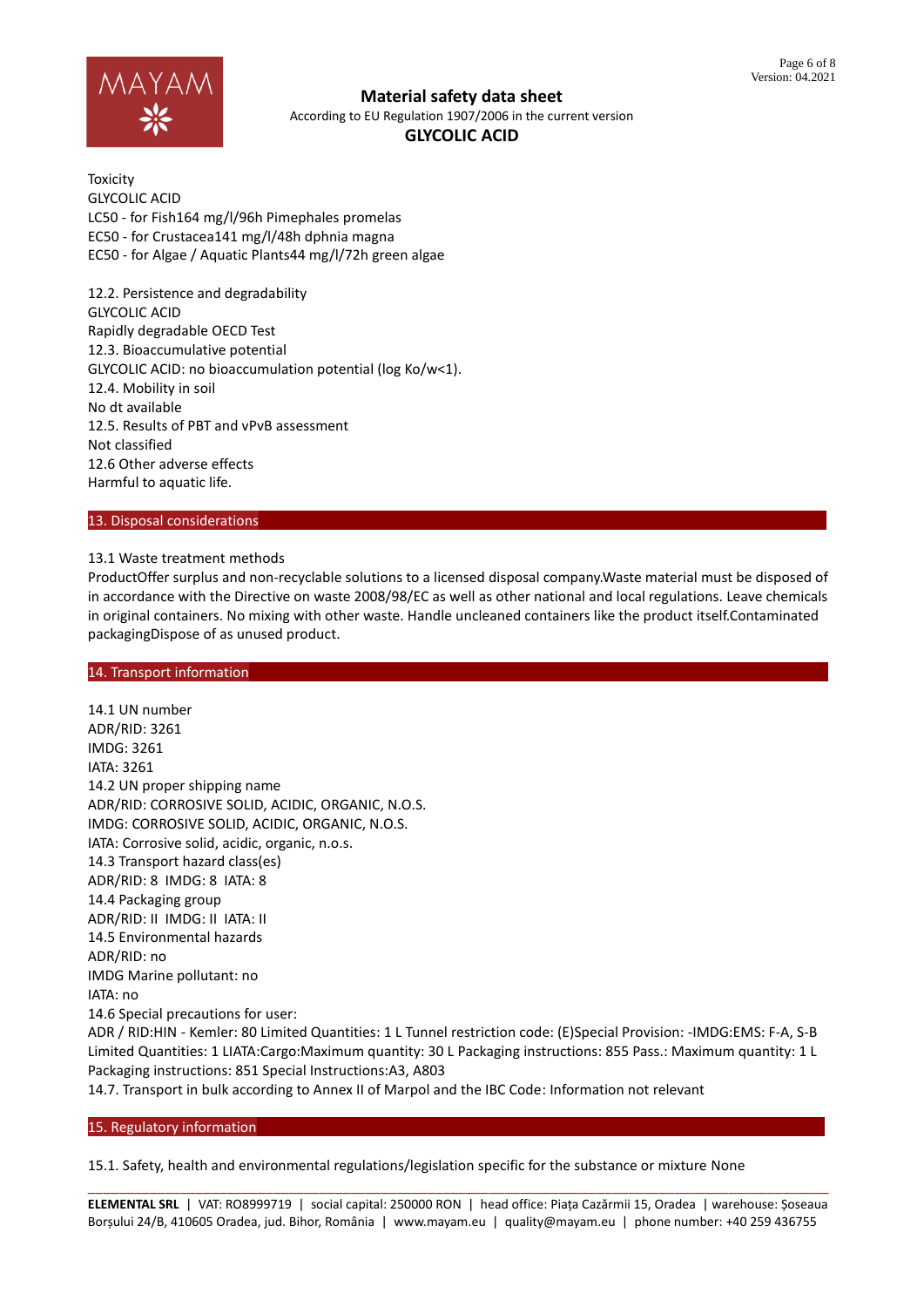

According to EU Regulation 1907/2006 in the current version

# **GLYCOLIC ACID**

Seveso Category - Directive 2012/18/EC:

Restrictions relating to the product or contained substances pursuant to Annex XVII to EC Regulation 1907/2006Product3 Point

Substances in Candidate List (Art. 59 REACH) On the basis of available data, the product does not contain any SVHC in percentage greater than 0,1%.

Substances subject to authorisation (Annex XIV REACH) None Substances subject to exportation reporting pursuant to (EC) Reg. 649/2012: None

Substances subject to the Rotterdam Convention:None

Substances subject to the Stockholm Convention:None

Healthcare controls: Workers exposed to this chemical agent must not undergo health checks, provided that available risk-assessment data prove that the risksrelated to the workers' health and safety are modest and that the 98/24/EC directive is respected.

German regulation on the classification of substances hazardous to water (AwSV, vom 18. April 2017)WGK 1: Low hazard to waters

15.2. Chemical safety assessment

No chemical safety assessment has been processed for the mixture and the substances it contains

#### 16. Additional information

16.1 Abbreviations:

ADR: European Agreement concerning the International Carriage of Dangerous Goods by Road.

CAS: Chemical Abstracts Service (division of the American Chemical Society).

CLP: Classification, Labeling, Packaging.

DNEL: Derived No Effect Level.

EINECS: European Inventory of Existing Commercial Chemical Substances.

GHS: Globally Harmonized System of Classification and Labeling of Chemicals.

IATA: International Air Transport Association.

IATA-DGR: Dangerous Goods Regulation by the "International Air Transport Association" (IATA).

ICAO: International Civil Aviation Organization.

ICAO-TI: Technical Instructions by the "International Civil Aviation Organization" (ICAO).

IMDG: International Maritime Code for Dangerous Goods.

INCI: International Nomenclature of Cosmetic Ingredients.

LTE: Long-term exposure.

PNEC: Predicted No Effect Concentration.

RID: Regulation Concerning the International Transport of Dangerous Goods by Rail.

STE: Short-term exposure.

STEL: Short Term Exposure limit.

STOT: Specific Target Organ Toxicity.

TLV: Threshold Limit Value

TLV CEILING: Concentration that should not be exceeded during any time of occupational exposure.

TWA STEL: Short-term exposure limit

TWA: Time-weighted average exposure limit

VOC: Volatile organic Compounds

vPvB: Very Persistent and very Bioaccumulative as for REACH Regulation

WGK: Water hazard classes (German)

Text of hazard (H) indications mentioned in section 2-3 of the sheet: Acute Tox. 4 Acute toxicity, category 4 Skin Corr. 1B Skin corrosion, category 1B Skin Corr. 1 Skin corrosion, category 1 Eye Dam. 1 Serious eye damage, category 1 H332 Harmful if inhaled.